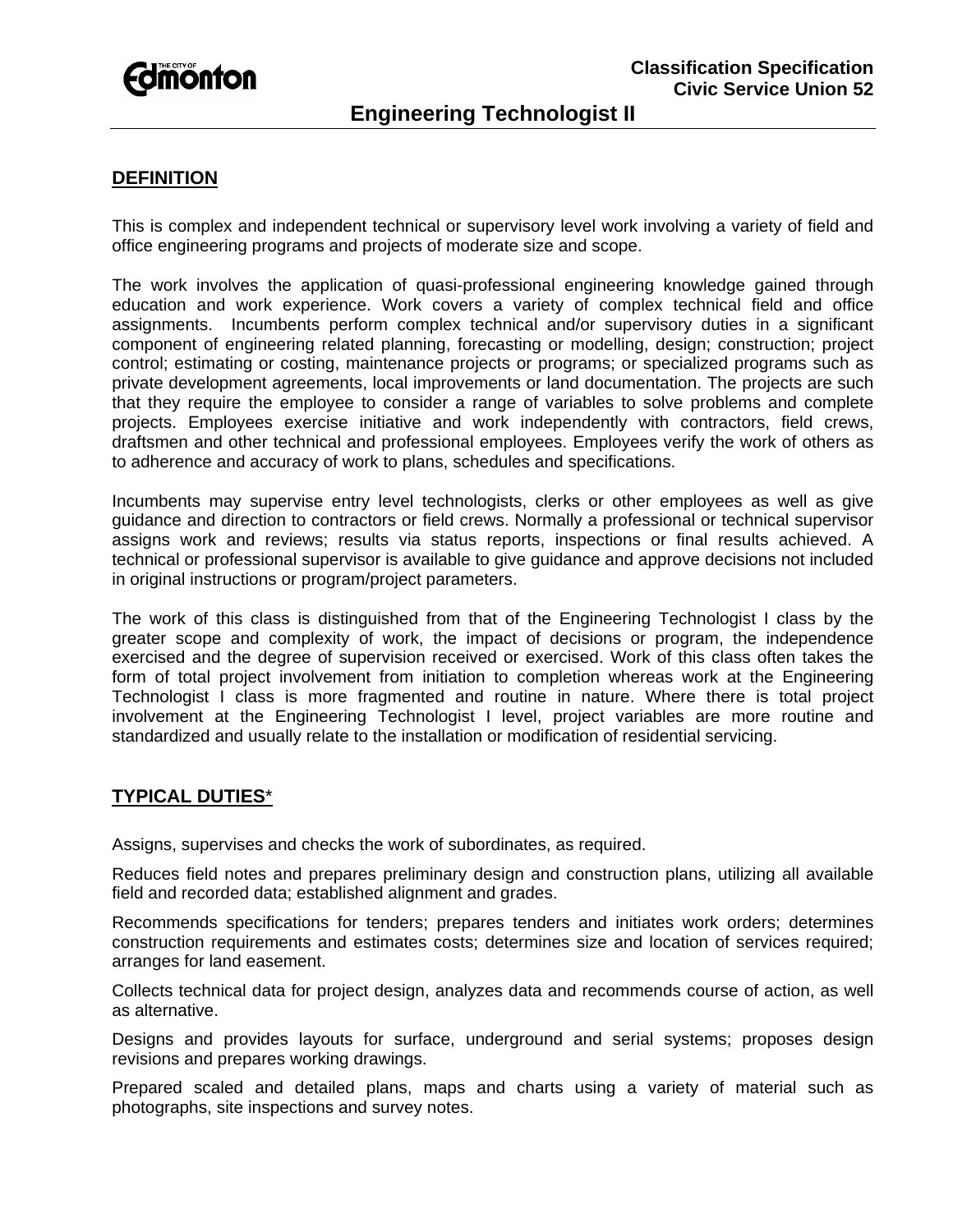**Fdmönton** 

Corresponds with contractors and the general public; advises of work procedures, requirements and costs; prepares contractor periodic progress payments.

Directs and inspects the work of departmental crews or contract crews engaged in maintenance and construction projects; establishes lines and grades for routine projects.

Interprets specifications and design requirements for subordinates or contractors representatives; checks for quality, material and workmanship on City and contract work.

Develops and/or uses complex computer models to forecast the level of required services and the cost of such services under different scenarios.

Specifies the detailed scheduling of projects performed by in-house construction crews, monitors progress and reviews as necessary. Range of projects scheduled will span an entire department of a significant component of a department.

Applies knowledge of computer applications in the development and enhancement of engineering models; applies computer applications in the design, scheduling and costing of projects.

Performs related work as required.

## **KNOWLEDGE, ABILITIES AND SKILLS**

Considerable knowledge of the technical and engineering principles and practices related to the work assignments.

Considerable knowledge of applicable bylaws, standards and regulations pertaining to work.

Considerable knowledge of the engineering terminology and techniques related to the work assigned.

Ability to plan, assign and supervise the work of subordinates.

Ability to meet and deal effectively with contractors, developers and the general public, and to enforce rules and regulations with firmness, impartiality and good judgement.

Ability to communicate verbally and in writing with preciseness and accuracy.

Ability to operate instruments and equipment related to the work assignments.

Ability to read, interpret and design advanced plans, specifications, diagrams and charts of a complex technical nature.

Physical ability to perform outside work in all types of weather and areas related to the work assignments.

Ability to apply current computer software to a wide variety of applications including the design, costing and scheduling of projects, as well as the development of models and generation of reports.